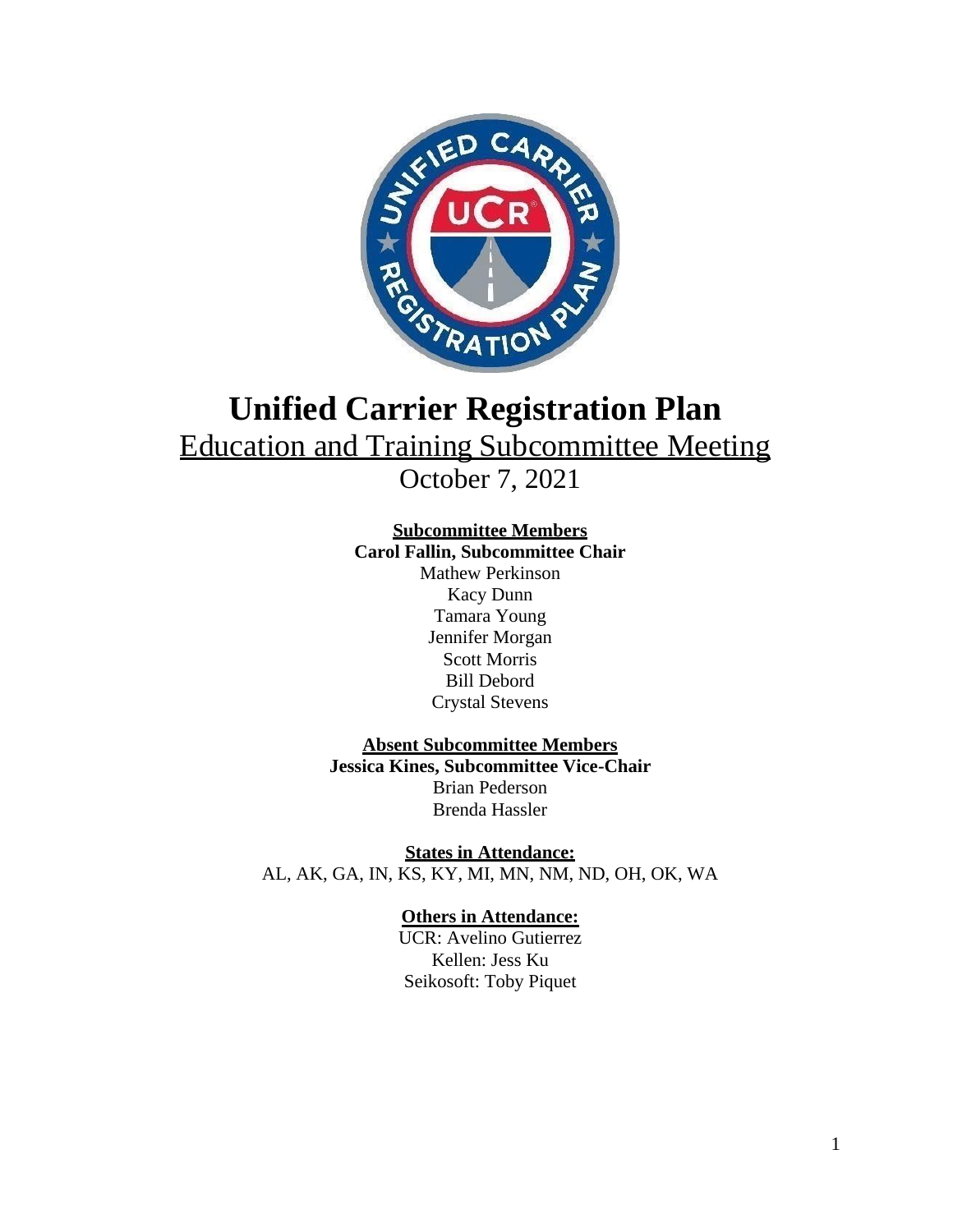#### **UNIFIED CARRIER REGISTRATION PLAN EDUCATION AND TRAINING SUBCOMMITTEE MEETING**

#### **MINUTES**

#### **I. Call to Order** – Subcommittee Chair

The Subcommittee Chair welcomed attendees, called the meeting to order at 12:00pm ET, called roll for the Subcommittee, confirmed a quorum was present, and facilitated selfintroductions.

#### **II. Verification of Publication of Meeting Notice** – UCR Executive Director

The UCR Executive Director verified the publication of the meeting notice on the UCR website and distribution to the UCR contact list via e-mail on September 30, followed by the subsequent publication of the notice in the *Federal Register* on October 5, in vol. 86, no. 190, on pg. 55113.

**III. Review and Approval of Subcommittee Agenda and Setting of Ground Rules** – Subcommittee Chair

The Agenda was reviewed, and the Subcommittee took action to adopt the agenda.

A MOTION was MADE and SECONDED to approve the agenda for the October 7, Education and Training Subcommittee Meeting. The MOTION CARRIED.

**IV. Review and Approval of Subcommittee Minutes from the August 26 Meeting** – Subcommittee Chair

Draft minutes from the August 26, 2021 Subcommittee meeting via teleconference were reviewed. The Subcommittee took action to approve.

A MOTION was MADE and SECONDED to approve the minutes from the August 26, 2021 Education and Training Subcommittee Meeting. The MOTION CARRIED.

#### **V. Audit Module 2 Development Discussion** – UCR Operations Manager

The UCR Operations Manager discussed and provided updates on the development of the Audit Module 2. The following edits were requested:

- Add two new bullets, "Option A" and "Option B" under Registration Method with additional NRS content provided by Carol Fallin to Jess Ku.
- Add "Name of authorized user" as bullet under Registration Method
- Change the voice pronunciation of the word "Placarded"
- Change the voice narration to say, "Motor Carrier Management Information System" or "MCMIS".
- Delete periods in MCMIS
- Replace Shadow MCMIS with auditor must use NRS/IRP to determine if Motor Carrier is IRP
- Rename "IRP Repository" to "IRP Data Repository" and delete Clearinghouse
- Change "10 passengers" to "9 passengers" after confirmation from Carol Fallin to Jess Ku.
- Correct spelling of "Utilize"
- Color in New Hampshire in Interstate Commerce graphic to blue
- Find different safety visuals for images at 1:03, 2:48, and 10:49.